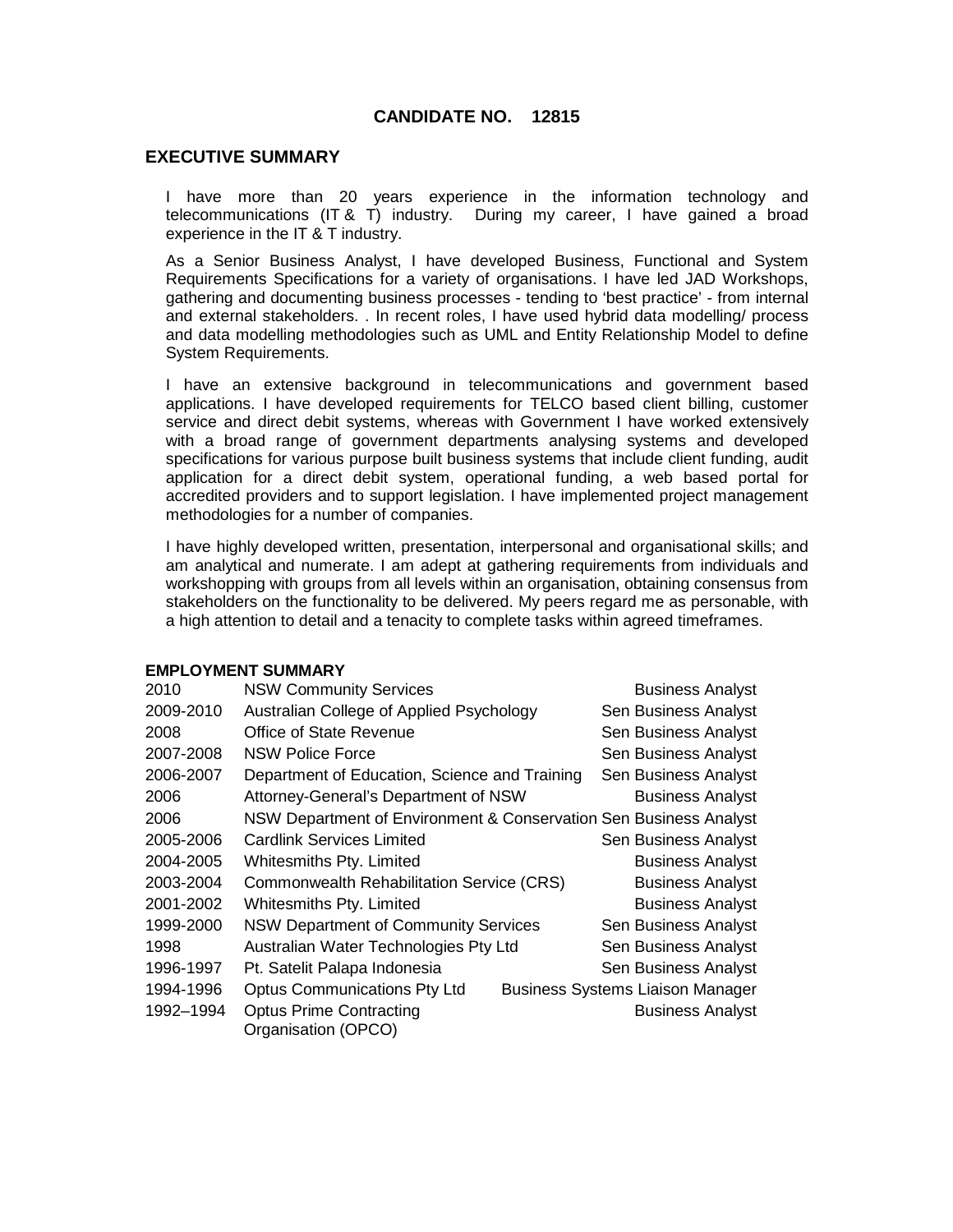## **EMPLOYMENT HISTORY**

## **May 2010 – Sep 2010 NSW Community Services**

## **Business Analyst (Contract)**

## **Responsibilities**

Community Services is the leading community service agency in NSW and the largest child protection agency in Australia. As Business Analyst, I reported to the Business Process Manager in a major change project in processes to support Child Protection, from the Helpline to the Case Management.

I was responsible for the following process streams:

- Work Requests
- Case Management

#### **Achievements**

In this role I:

- developed the Business Requirements Specifications (including business process flows) for the above areas of functionality,
- attended meetings with business representatives and facilitated several workshops to gather details of the functionality for these business areas,
- liaised with the Enterprise Architecture group to determine data structures for Work Requests and Case Plans, and
- prepared interface prototypes for Work Requests.

## **Aug 2009 – Apr 2010 Australian College of Applied Psychology**

## **Senior Business Analyst (Contract)**

#### **Responsibilities**

The Australian College of Applied Psychology is a division of Navitas Limited (a Perth based national and international education provider). As Senior Business Analyst, I reported to the Business Manager.

I was responsible for the development of business processes to provide students' with online access to the following functionality

- Course application
- Online enrolment (comprising over 90% of the project's timeline)
- Change of a student's contact details
- Online access to a student's academic record
- Application to graduate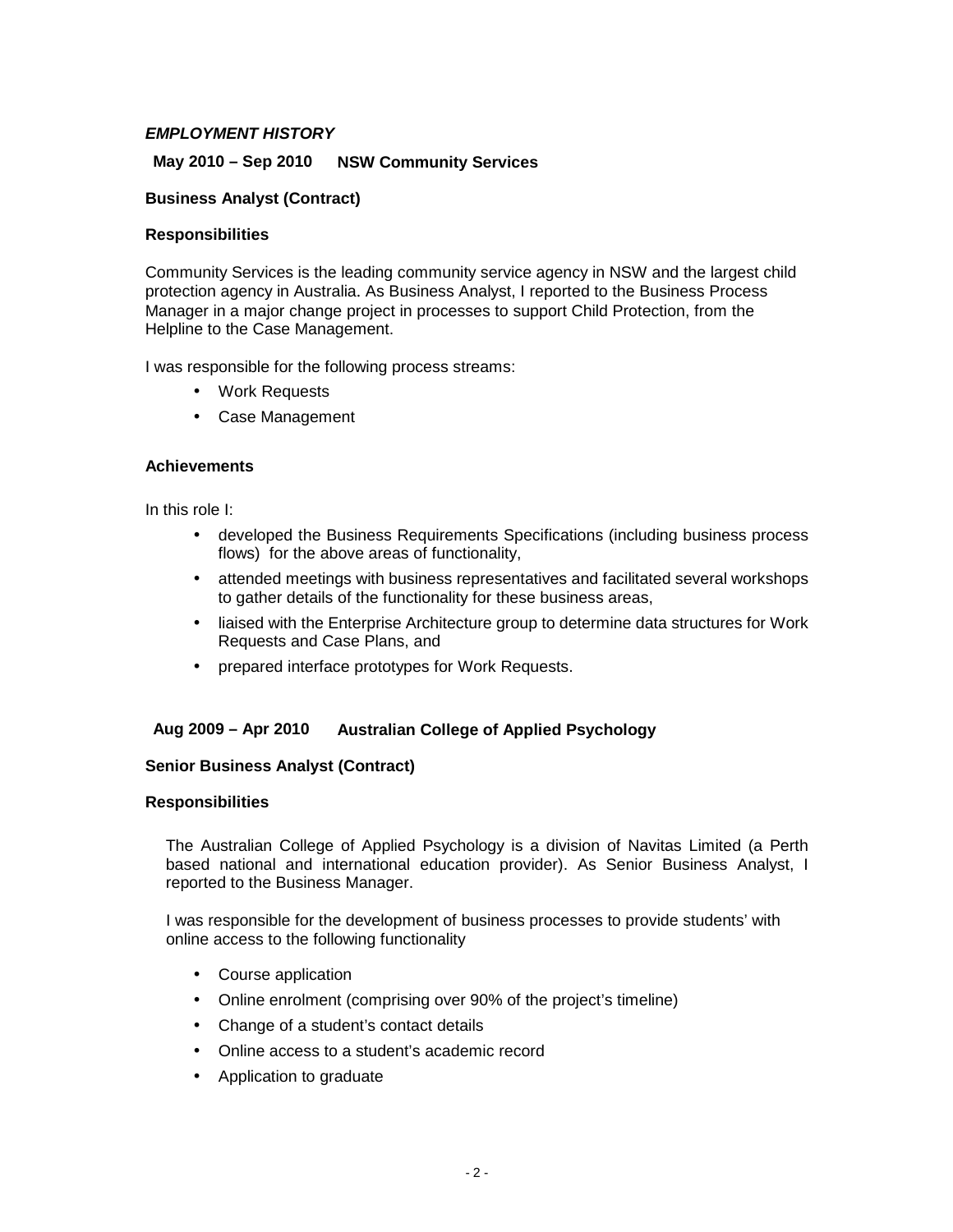## **Achievements**

As Senior Business Analyst I:

- have developed the Business Requirements Specifications (including business process flows) for the above key areas of functionality, based on discussions with key stakeholders and the outcomes of a number of workshops,
- prepared the test cases for this functionality, and
- used Microsoft Project to track progress for the requirements gathering, development, testing and implementation phases of this project.

The project was completed mid-April this year, the timeline agreed with the business.

## **NSW Office of State Revenue (OSR)**

## **Jul 2008 – Oct 2008**

## **Senior Business Analyst (Contract)**

## **Responsibilities**

As Senior Business Analyst, I reported to the Applications Development Manager, Information Systems Division,

I was responsible for the following projects:

• Duties File Tracking

The system will track the location and status of a Duties Application when lodged at one OSR office and forwarded to another for assessment.

Requirements for a web interface for clients to monitor the status of their Duties Applications were also developed.

• Electronic Duties Returns (EDR) Audit.

The project provides for the enhancement of the RECOUPS system to support the business processes performed by Duties Officers in conducting EDR Audits.

The enhancements include:

- − Audit Selection
- − Duties Re-assessments
- − Audit Review
- − Reporting

−

## **Achievements**

In this role I:

• developed Business Requirements Specifications (including business process flows) based on discussions with key stakeholders and the outcomes of a number of workshops,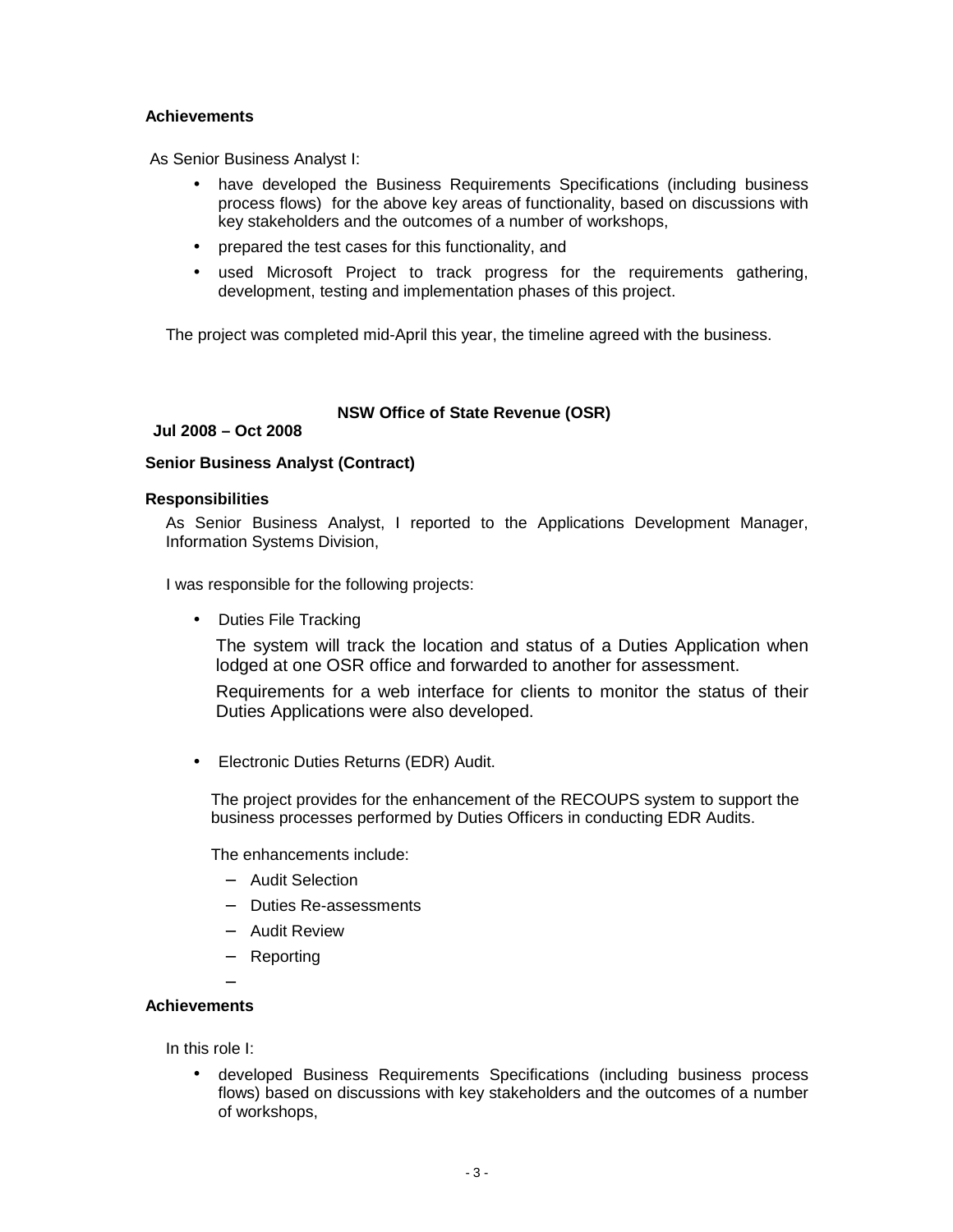• prepared and submitted the Business Proposals to the ICT Steering Committee for approval.

## **Environment**

Project Management Methodology (SDLC): Developed in-house.

Infrastructure: Oracle, Oracle Forms.

**Jun 2007 – Jul 2008 NSW Police Force**

## **Senior Business Analyst (Contract)**

## **Responsibilities**

In this role I was responsible for the:

- collection and documentation of business process flows and requirements for a number of projects,
- developed Business Requirements Specifications (based on use case models) for these projects, and for one project - Recovered Assets Pool (ReAP) - gained signoff by senior management (i.e. several Steering Committee members reporting directly to the Commissioner of Police).

## **Achievements**

• Recovered Assets Pool (ReAP)

I developed the Business Requirements Specification and test cases and scripts for Recovered Assets Pool (ReAP) project. I had this Business Requirements Specification approved by the Steering Committee (which comprised of a number of senior Police Officers).

**Extra-territorial Warrants** 

I developed the Functional Specification for the Extra-territorial Warrants project.

**Exhibits** 

I developed the Business Requirements Specification – which included Use Cases - for the Exhibits project.

- Accommodation and Facilities System I developed the Business Requirements Specification – which included Use Cases - for the Accommodation and Facilities System project.
- Master Review Tool

I developed the Functional Specification for the Master Review Tool project.

• Local Management Issues

I developed the Business Requirements Specification – which included Use Cases - for the Local Management Issues project.

The PEATS project was a fixed priced development project (contracted to Fujitsu), with tight deadlines and high political visibility up to the NSW Minister for Police.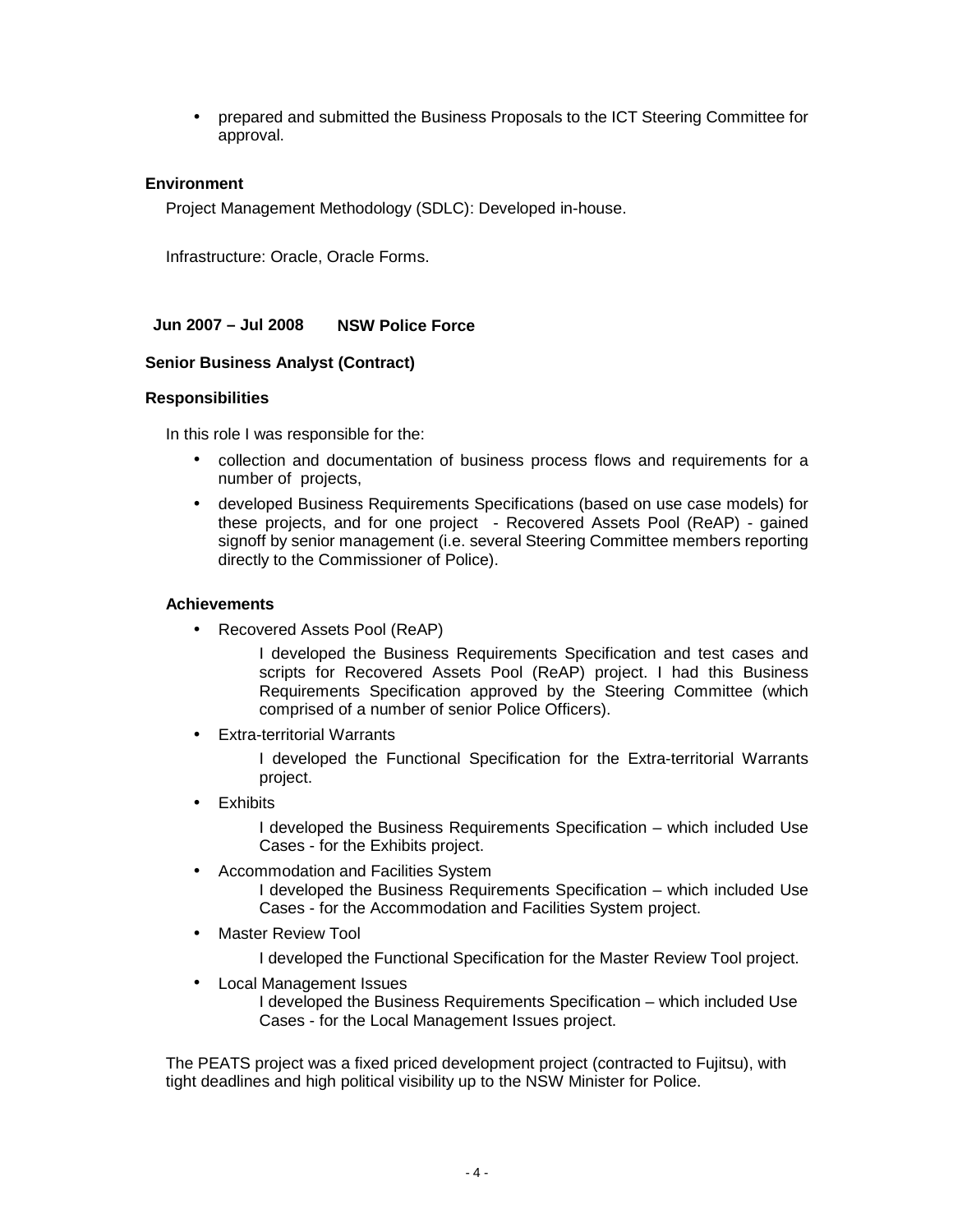For this project I:

- developed the Business Requirements,
- provided the acceptance criteria (based on the Business Requirements) for the Purchase Order (i.e. tender document) with Fujitsu,
- developed UAT test scripts (based on the Business Requirements) for the Test Director test management system

The project was completed within budget and be on time. my efforts in ensuring project tasks ran to the schedule were greatly appreciated by the business.

For Warrants System I developed a new Business Process model that would enhance the management of General Duties Officers in their endeavours to issue warrants – a time consuming and often fruitless exercise.

I developed business process diagrams for the 'as is' and 'to be' processes for issuing warrants.

This solution defined:

- a phased approach for serving a Warrant
- detailed process flows for the following tasks
	- tasking
	- address handling
	- intelligence gathering

This is a solution to a major problem that NSW Police Force is experiencing, and the Executive Officer in charge of this Division accepted the proposed change to the procedures for issuing a warrant as innovative and effective.

#### **Environment**

Project Management Methodology (SDLC): Prince2, UML Use Cases

Infrastructure: SAP, NET and Java.

#### **Sep 2006 – Jun 2007 Australian Government Department of Education, Science and Training (DEST)**

## **Responsibilities**

#### **Senior Business Analyst (Contract)**

#### **ISL System Enhancements**

In this role with the International Science Linkages, Science Branch at DEST in Canberra, I was engaged to develop a gap analysis and system requirements analysis for a much expanded International Science Linkages (ISL) System.

The ISL System includes:

- collection of details for proposed international collaborative research projects,
- assessment and selection of projects to be funded,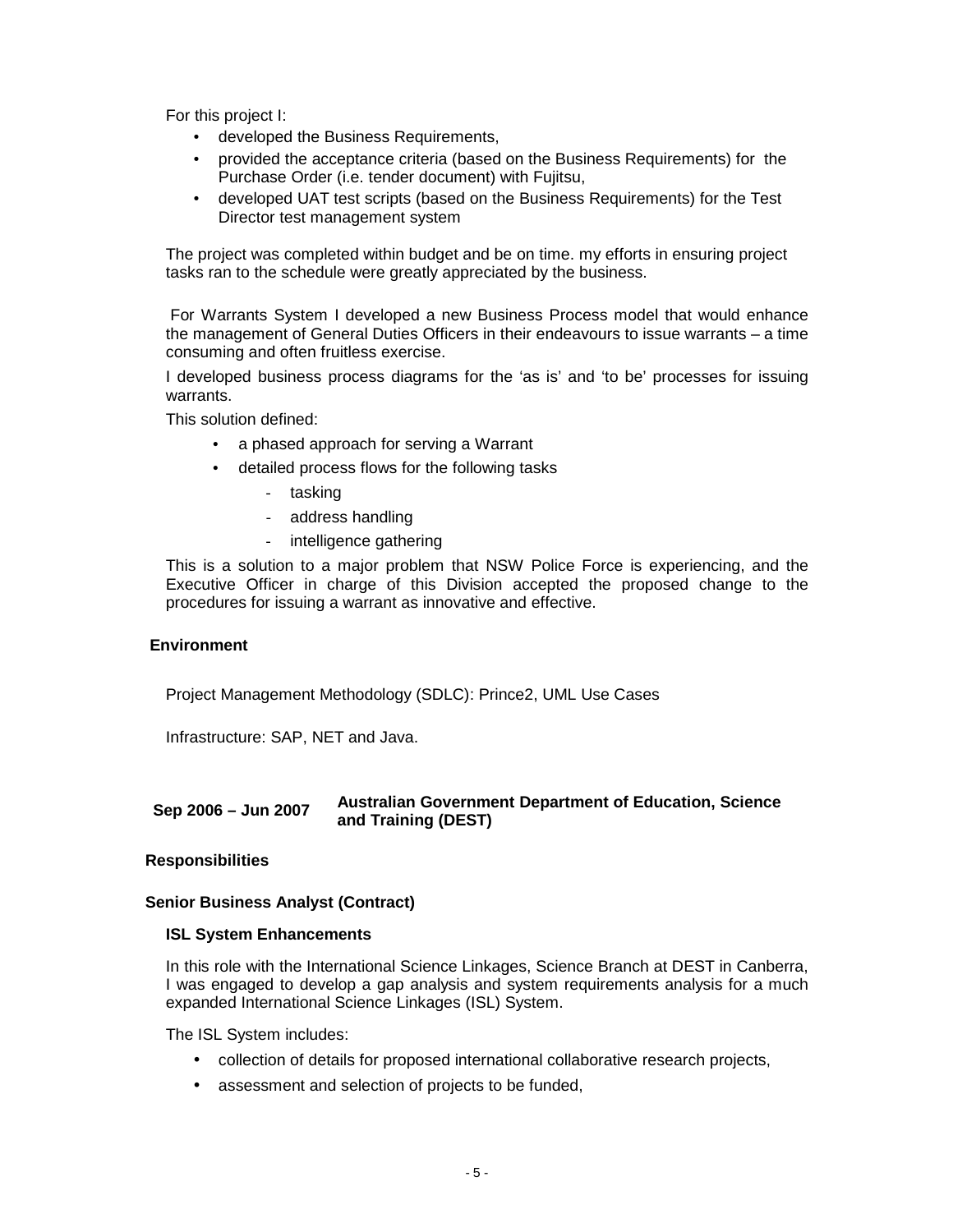- preparation of an electronic contract and electronic endorsement of such contracts,
- automation of the payment process, and
- management reporting.

I completed for following tasks:

- verification of business processes previously documented,
- development of the Gap Analysis,
- completion of Functional Specifications for Releases 1 and 2 (including a payment interface to SAP),
- development of test plan and specifications, and
- preparation of the business case (including financial analysis) for funding.

I negotiated with several other institutions for their downloading of data to the ISL System.

## **TNE Project**

Following the completion of the requirements specification for the ISL System, I was assigned to the Australian Transnational Education (TNE) project for the International Education Branch; DEST. The implementation of this project will allow prospective students, their parents, education providers, international governments and Australian providers to search and display information on Australian courses provided at offshore locations.

I developed TNE System Functional Specification for this project, including::

- additional search screens, including an interactive world map, to the existing 'Study in Australia' website,
- inclusion of additional fields in the PRISMS database,
- data entry and maintenance,
- billing through SAP,
- complaints and enquiries, and
- reporting and statistics.

I also developed the Test Plan and Specification for the TNE project.

## **Environment**

Project Management Methodology (SDLC): Developed in-house.

Infrastructure: Java, SAP.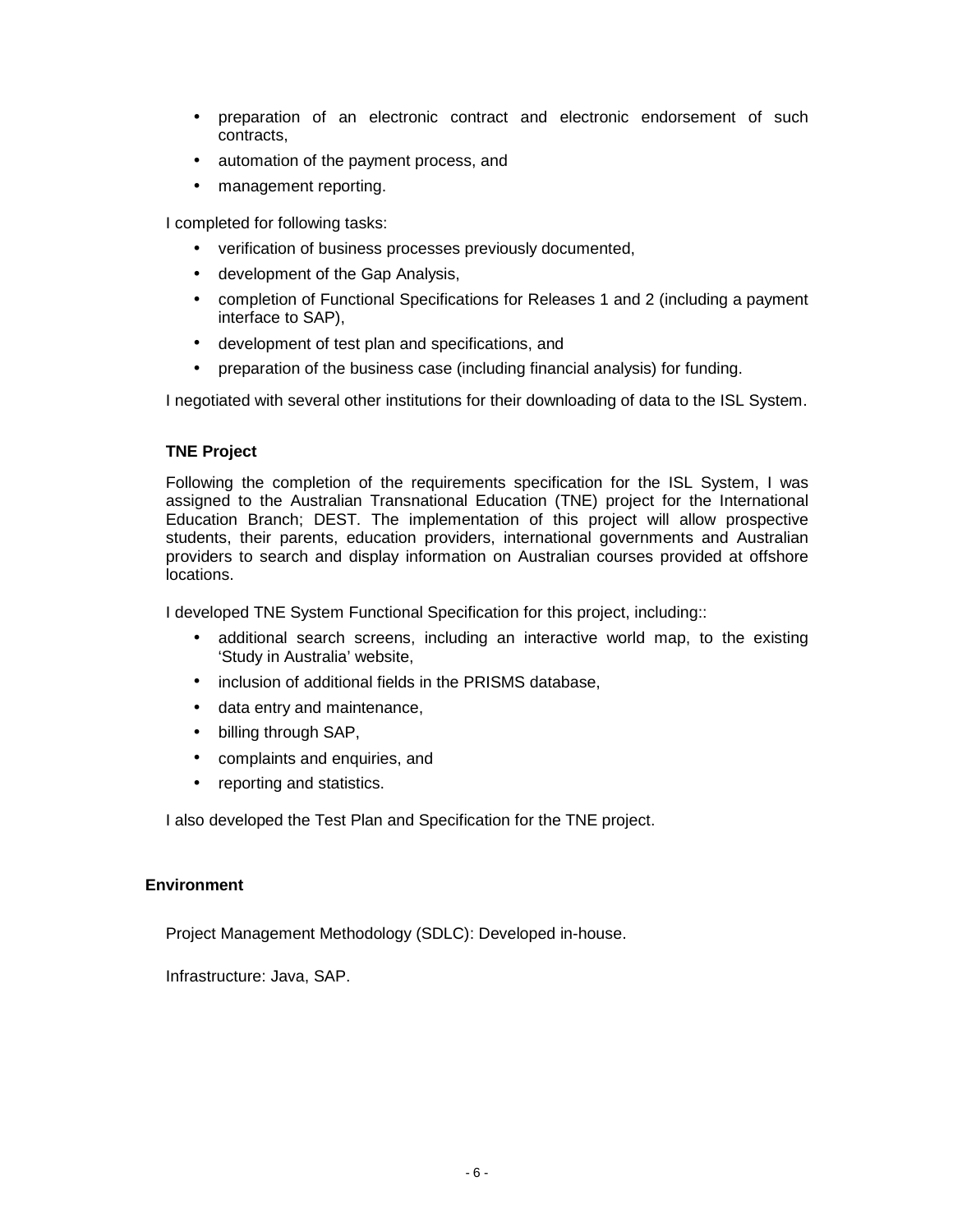## **Jun 2006 – Aug 2006 Attorney-General's Department of NSW**

#### **Responsibilities**

## **Business Analyst (Contract)**

In this role with the Business Solutions Department, IT Directorate at the Attorney-General's Department of NSW, I developed the Functional Requirements for a system to support Community Justice Centres.

The basis of the Functional Requirements was a process and a data model of the business requirements for these Centres.

#### **Environment**

Project Management Methodology (SDLC): Developed in-house

## **Jan 2006 – Jun 2006 NSW Department of Environment & Conservation**

#### **Responsibilities**

#### **Senior Business Analyst (Contract)**

As a member of the Information Management and Assessment Unit, I developed the User Requirement Specification for the New EPRD (Environment Protection & Regulatory Division) Licensing System. The User Requirement Specification documents the business processes that the Department follows to perform regulatory functions such issuing as Licences, Permits, Consents or Certificates under the Acts:

- Protection of the Environment Operations Act,
- Threatened Species Conservation Act, and
- Aboriginal Cultural Heritage as defined within the National Parks and Wildlife Act

as well as the reporting obligations for the National Pollutant Inventory. Also within the scope of the User Requirements are Development Assessments and Determinations under the Environmental Planning and Assessments Act.

The business process flows that I documented for the New EPRD Licensing System are the basis for the development of a task-based system to manage, within the Department's regulatory environment, organisations or individuals that pollute the environment or develop or threaten the habitat of threatened species or areas that contain aboriginal cultural heritage.

To document business process flows for the Departments' requirements in supporting the complicated legislation that governs this area, I interviewed stakeholders and ran workshops for interested parties.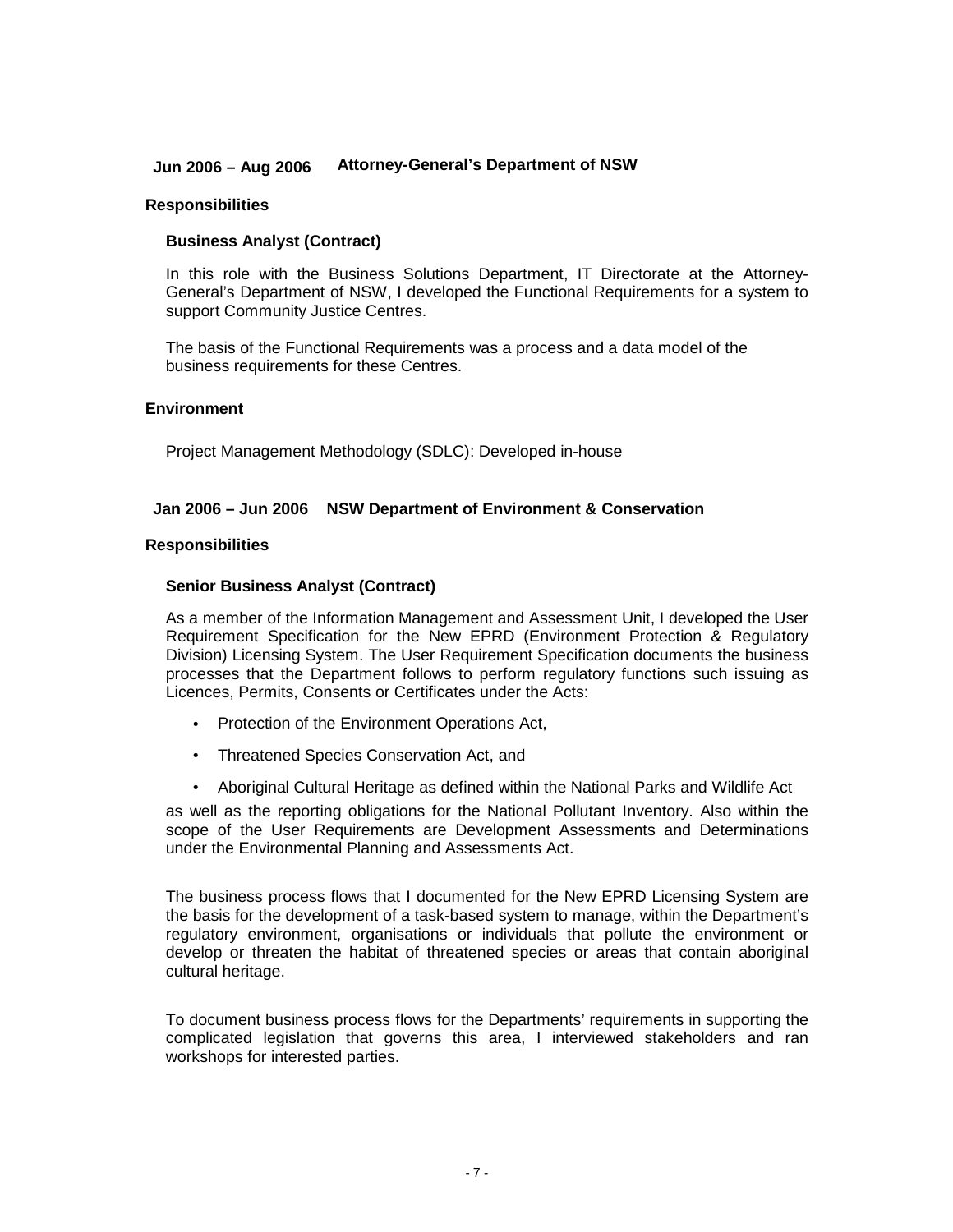The User Requirement Specification also addresses:

- Electronic Submission of Client Data
- Project Management Task Based
- Electronic Document and Records Management Requirements
- Knowledge Repository for Regulatory Instruments
- Systems Integration
- Extensive and Flexible Reporting and Querying Capabilities
- Financial Component to Manage Fees and Fines
- Security & Administration Management

## **Achievements**

The User Requirement Specification is complete and is approximately 100 pages in length. It contains many business process flow diagrams (developed in Visio) and data diagrams, and provides for a common data mapping for all the Regulatory Instruments and defines a common process to generate these Instruments.

The User Requirement Specification will be the base document for the forthcoming tendering process.

# **Aug 2005- Jan 2006 Cardlink Services Limited**

## **Responsibilities**

## **Business Analyst (Contract)**

I implemented the Rational Unified Process (RUP) at Cardlink. Key activities for this implementation were:

- The review of the Business Case prior to it going to the Board and being approved,
- the customisation of the Rational Unified Process (RUP) to meet the needs of Cardlink,
- the preparation and approval by the business of processes and templates for all phases of the RUP lifecycle,
- the development and presentation of RUP training to technical and business staff, and
- mentoring RUP usage during a pilot project.

I reviewed the Use Cases and Activity Diagrams for payment processes as part of the pilot project for the Bpay payment processing system.

## **Achievements**

All elements of this Change Program, under the auspices of the General Manager Customer Service, were successfully achieved.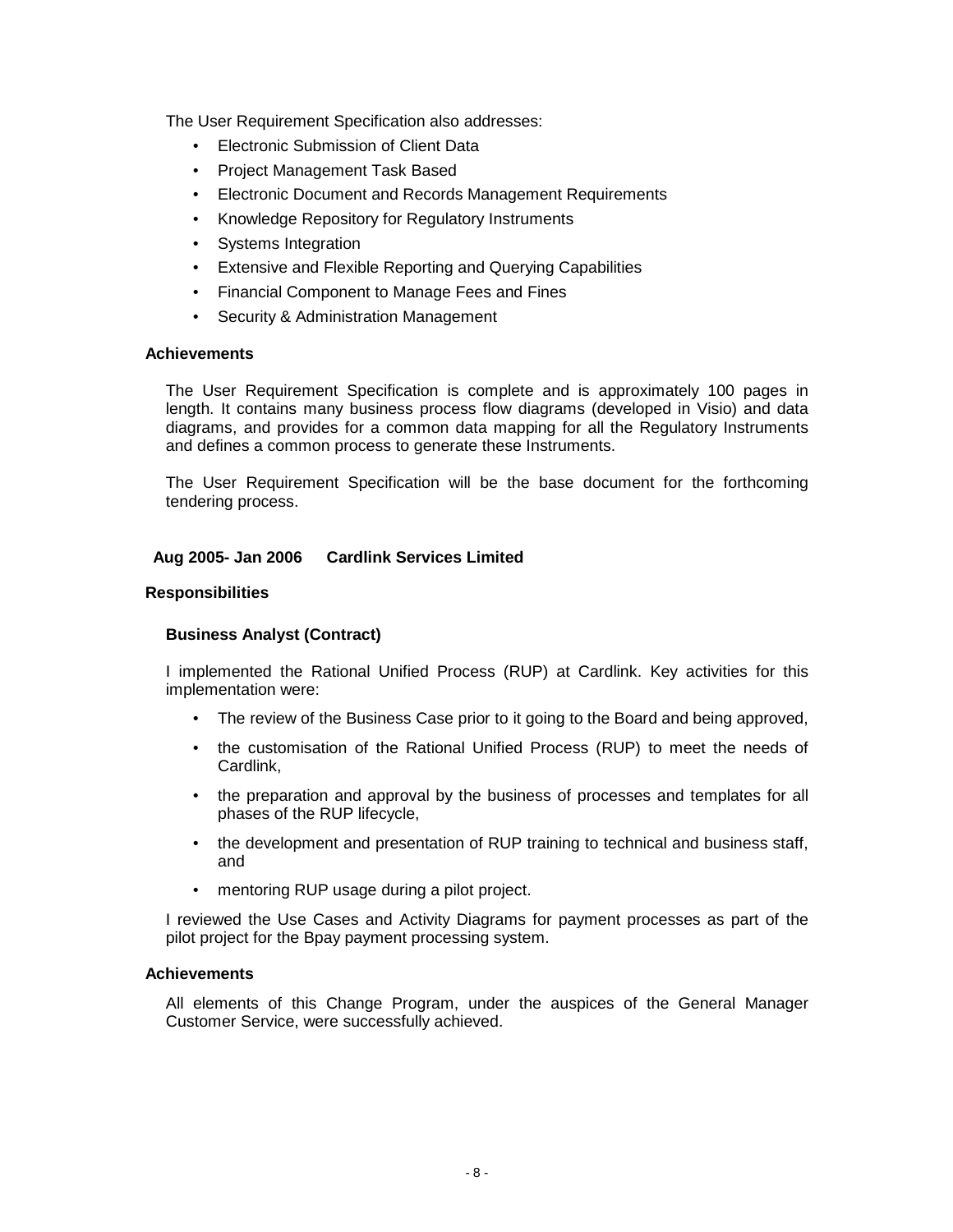# **Environment**

Project Management Methodology (SDLC): RUP.

# **Jul 2004 – Aug 2005 Whitesmiths Pty. Ltd.**

## **Responsibilities**

## **Business Analyst (Contract)**

## **RUP Implementation**

I implemented the Rational Unified Process (RUP) at Whitesmiths. Key activities for this implementation were:

- the customisation of the Rational Unified Process (RUP) to meet the needs of Whitesmiths and its client base;
- the preparation and approval from section managers of templates for all phases of the RUP lifecycle, including the Vision statement, the Functional Specification, the Project and Quality Plan, the Test Plan and Specification, etc., and
- mentoring Project Managers and their teams in the use of these templates for all current projects e.g. Vodafone Prepaid Payments System.

To support this implementation, Bill initiated the following:

- RUP document naming conventions;
- a procedure to initialise a template prior to its development to allow automatic project reporting, and
- a common RUP project folder structure.

I developed and provided the necessary training and supporting documentation for this implementation.

## Vodafone Prepaid Payments System

For this project I:

- designed the user interface and gained approval from the Manager of the Hobart Call Centre
- supervised UAT.

## **Environment**

Project Management Methodology (SDLC): RUP, UML Use Cases.

Infrastructure: WebObjects.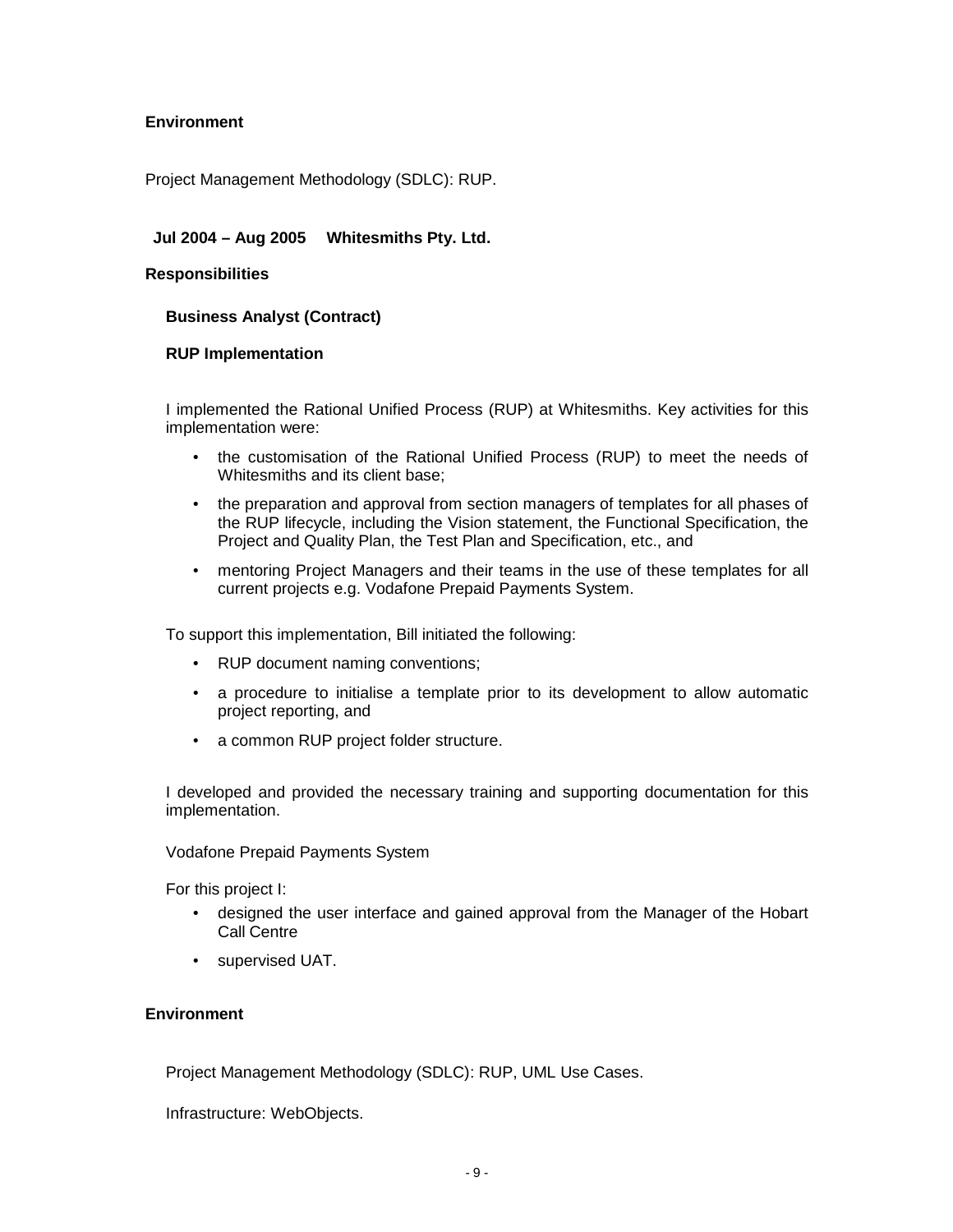## **Jul 2003 – Jan 2004 COMMONWEALTH REHABILITATION SERVICE (CRS)** Business Analyst

## **Responsibilities**

## **Business Analyst (Contract)**

As a Business Analyst in the Application Services group I evaluated Request for Information (RFI) responses for the Nexus Succession Project. The Nexus Succession Project will provide CRS with the solution - best of breed – to upgrade existing legacy systems for Case Management, Finance and Human Resources.

The evaluation, resulting from assessing respondents' offerings to replace the legacy systems, resulted in a short list of five (5) vendors from a total of 27 vendor responses.

Solutions proposed, included enterprise (ERP) solutions e.g. Oracle, SAP and Peoplesoft and discrete offerings for each area e.g. MS Axapta for Case Management, MS Great Plains for Finance, Document and Records Management e.g. TRIM, Filenet, etc.

Compatibility of proposals with CRS' current environment was assessed.

## **Achievements**

I developed models and used these models to assess the fit to requirements for:

- functional requirements for Case Management, Finance and Human Resources;
- the ability of each solution to meet CRS' current and future system performance needs and its technology platform; and
- whole of life cost.

The evaluation was completed on time, within budget and received management approval.

**Jan 2001-Aug 2002 WHITESMITHS PTY. LIMITED** Business Analyst

## **Business Analyst (Contract)**

## **Responsibilities**

As Business Analyst developing requirements for the Dealer Front End for the Mobile Number Portability Project (MNP) for SingTel Optus, I:

- performed gap analysis of the Dealer Front End Functional Specifications with the baseline MNP Business Requirements Specification (BRS) developed by IBM;
- developed Functional Specifications for Web based interfaces of the Dealer Front End to backend systems, and
- performed the Program Office function of monitoring and reporting on the Testing Phase – based on ISO 9001 - (which was completed a week early) of this project.

## **Achievements**

The project was completed a week early, accruing a bonus rather than a hefty penalty.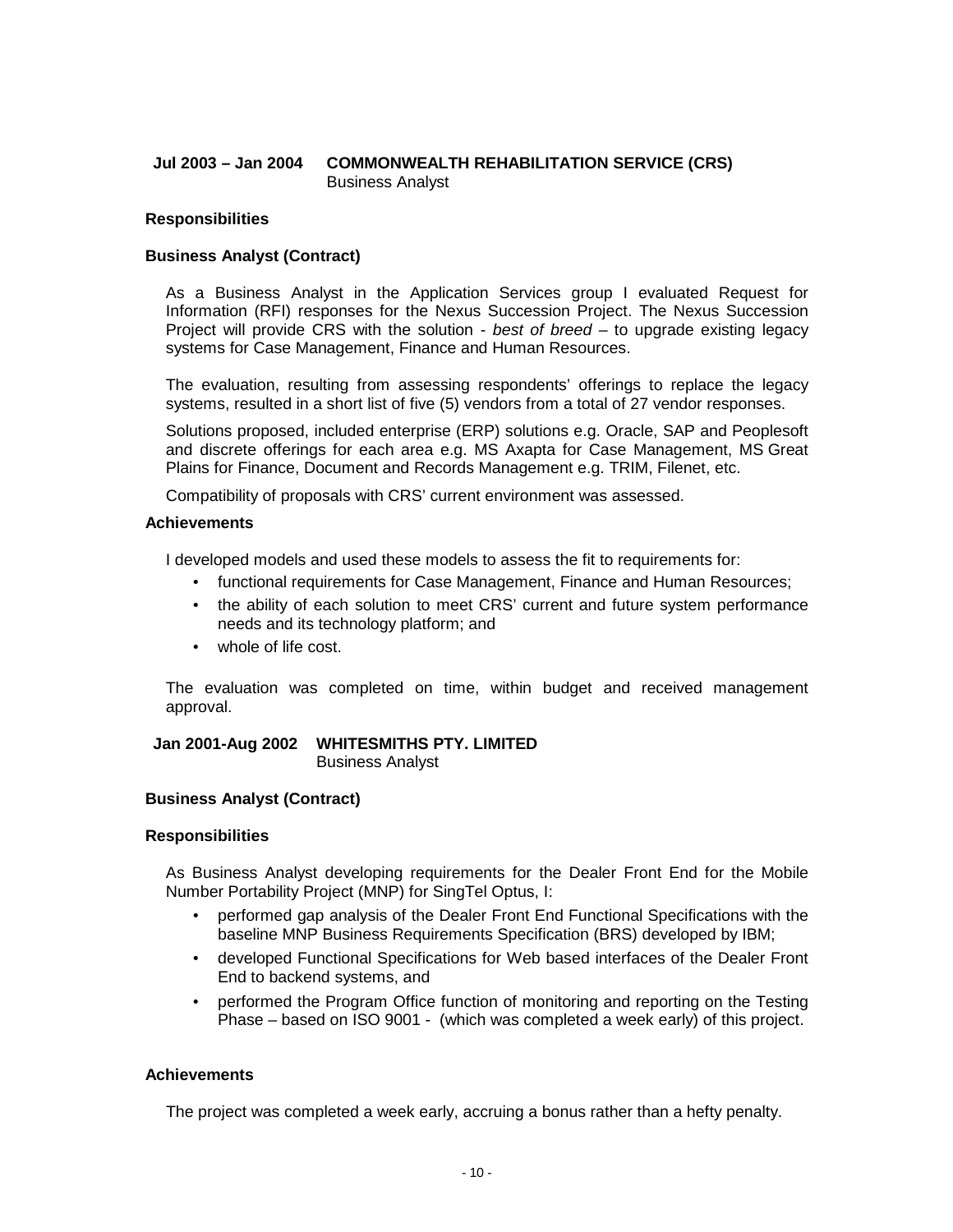## **1999-2000 NSW DEPARTMENT OF COMMUNITY SERVICES** Senior Business Analyst

#### **Senior Business Analyst (Contract)**

#### **Responsibilities**

I was appointed to lead the Community Partners System Project team in gathering business requirements and developing the prototype design. I:

- facilitated the JAD workshops, participants being Departmental Officers and representatives of external agencies, to develop business processes;
- led the team to prepare the Systems Requirements Specification (to the IEEE standard and over 600 pages of content), which included process flows (over 20 pages of business processes presented in Visio), specifications for each functional area, an integrated data entity relationship model for the Client/Community Partners System and the overall project plan for the implementation of Community Partners System;
- presented the content and progress of the Community Partners System project at the Department's Annual Conference;
- developed an understanding and acceptance with senior management of the Department's contracted service providers (i.e. the General Managers of Barnados, Salvation Army, etc.) of the Department's plans to simplify access to its systems through Web-enabled interfaces; and
- achieved sign-off of the Community Partners System Requirements Specification by the business owner (Director, Community Services) and key business stakeholders.

I worked on the development of the Request for Proposal (RFP) for the Client/Community Partners Systems and assessed compliance in the evaluation of responses for the RFP for the development and implementation of these systems. I was a member of the contract negotiation team for development and implementation services of value of more than \$10.0M.

I was responsible for the quality assurance of the detailed design specifications, prepared by the contractor, for the Web browser-based application being developed for the TeleService Centre facility.

#### **Achievements**

The Systems Requirements Specification for the Community Partners System was completed a month ahead of schedule, exceeding expectations for completeness. This project was a major change management initiative for the Department.

## 1998 **AUSTRALIAN WATER TECHNOLOGIES PTY LTD** Senior Project Manager

## **Senior Business Analyst (Contract)**

I was responsible for the selection and implementation of the project management life cycle development methodology – I-CASE Rapid Development Methodology (RDM) – for the Breakthrough Program in the Utilities Business of Sydney Water.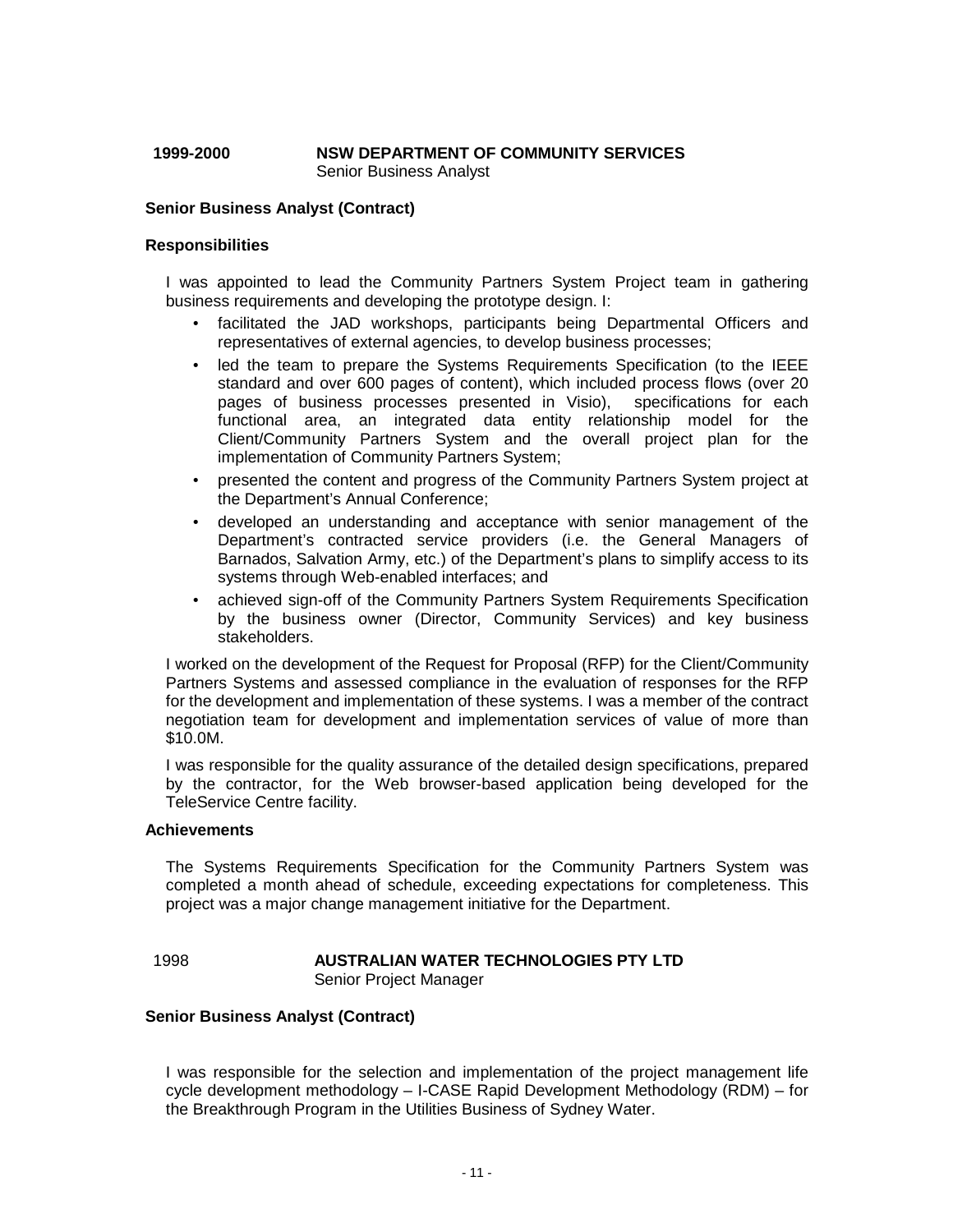## 1996-1997 **PT. SATELIT PALAPA INDONESIA** Project Manager

## **Senior Business Analyst (Contract)**

## **Responsibilities**

Bill implemented the System Development Life Cycle (SDLC) process, which included:

- the development of the implementation strategy,
- the preparation of reference manuals, and
- the presentation of the implementation strategy, with reference to supporting processes and methodology, to executive management.

#### **1994 - 1996 OPTUS COMMUNICATIONS PTY LTD** Business Systems Liaison Manager

## **Business Systems Liaison Manager**

## **Responsibilities**

In this role, I:

- was responsible for the acceptance and delivery of four (4) releases of the Customer Service System (including Customer Relationship Management – CRM) to 1,000 Customer Service Operators in Sydney and Melbourne. and training.
- developed the businesses processes for the Business Process Re-Engineering (BPR) project and assisted in the preparation of the associated Business Case for the new customer service interface - Single Point of Contact - "SPOC".

## **1992 - 1994 OPTUS PRIME CONTRACTING ORGANISATION (OPCO)** Business Analyst

## **Business Analyst (Contract)**

## **Responsibilities**

I developed the Systems Development Life Cycle methodology, established the structure of the team for project development, approval and implementation phases, and provided a structured review process for the status of any project.

I developed requirements for a range of projects in the Mobile Department including:

- billing,
- voice mail,
- international roaming, and
- Telecom interfacing.